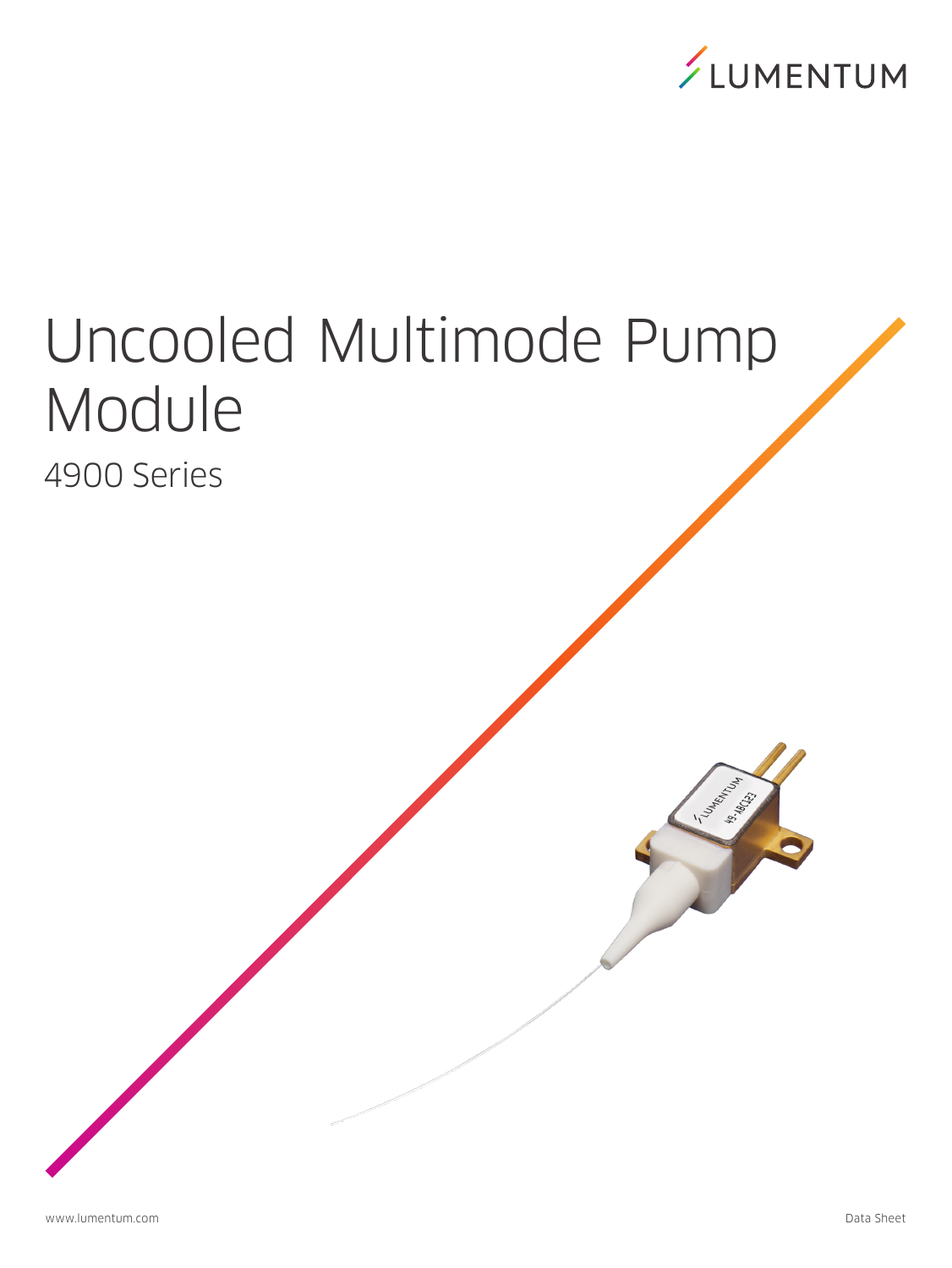# The Lumentum 4900 Series uncooled multimode pump modules simplify next-generation, high-power erbium doped fiber amplifier (EDFA) designs for CATV and FTTx applications by eliminating the need for thermoelectric coolers and their control circuitry.

The 4900 Series builds upon the field-proven success of the Lumentum 4800 Series. The new pump features higher power in a smaller, coolerless footprint with isolated electrical pins for simplified thermal and electrical management. Up to 10 W of optical power from a 105 µm fiber pigtail makes the 4900 Series the ideal solution for the FTTx and CATV high-power EDFA pumping market. In addition, the 4900 Series takes advantage of existing global Lumentum infrastructure to combine a highly reliable design with cost-effective manufacturing.

#### Key Features

- High output power up to 10 W
- 105 µm aperture
- $\cdot$  0.22 NA
- Isolated electrical contacts
- High reliability

# Applications

- Er/Yb co-doped, double-clad fiber amplifiers
- High-power EDFAs for CATV and FTTx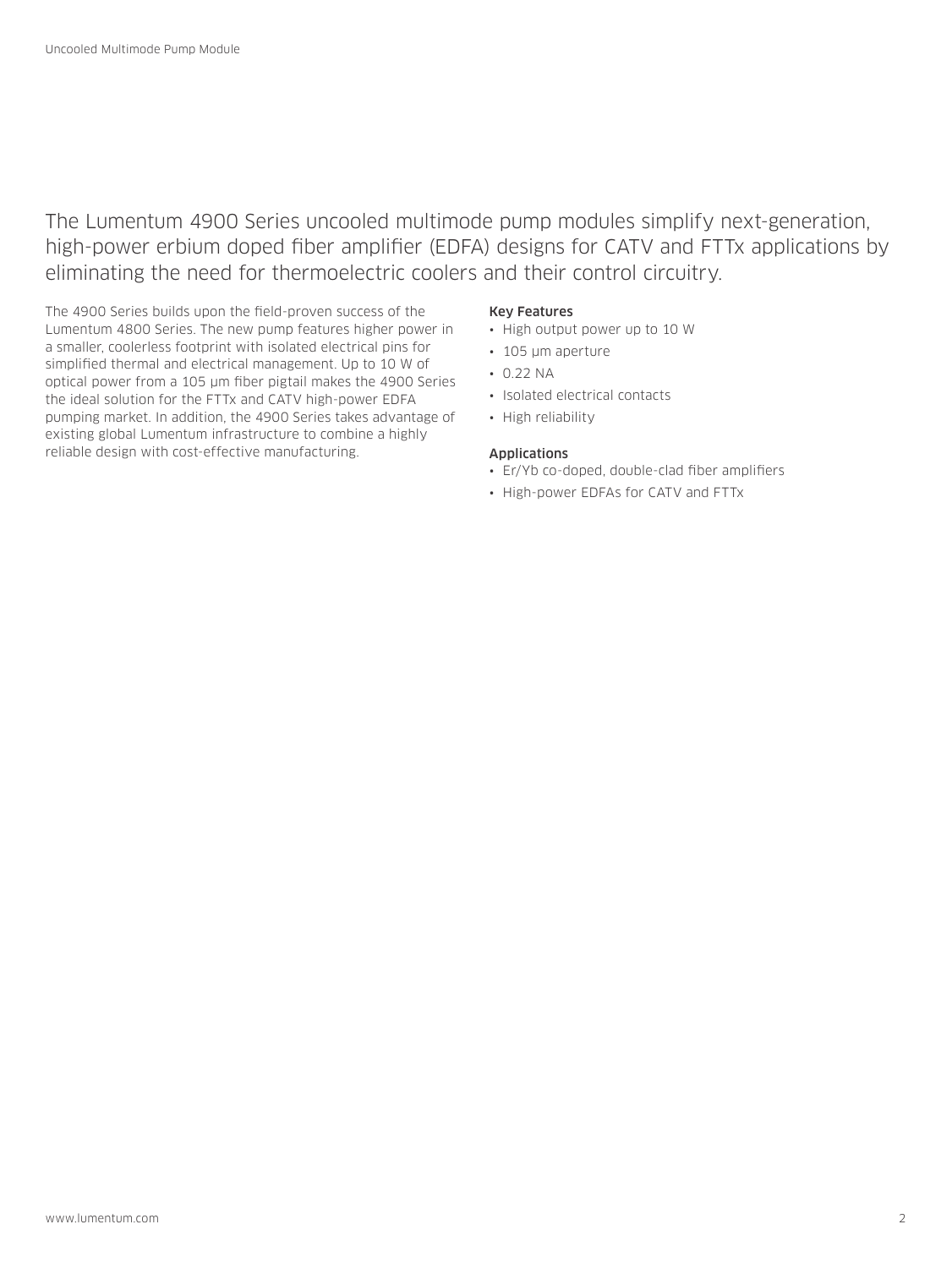# Dimensions Diagram

(Specifications in mm unless otherwise noted.)

Standard Tolerances mm:  $x.x = \pm 0.5$ 

 $x.x = ±0.25$ 







#### Pinout

| Pin                           | Description     |
|-------------------------------|-----------------|
| $\Delta$                      | Laser cathode ( |
| $\overline{\phantom{a}}$<br>R | Laser anode (   |

### Absolute Maximum/Minimum Ratings

|                                                                |                  | 4W              |                 | 6W              |                 | 8W                       |                 | <b>10W</b>      |                 |
|----------------------------------------------------------------|------------------|-----------------|-----------------|-----------------|-----------------|--------------------------|-----------------|-----------------|-----------------|
| Parameter                                                      | Symbol           | Min.            | Max.            | Min.            | Max.            | Min.                     | Max.            | Min.            | Max.            |
| Operating current                                              | oo'              |                 | 8.0 A           |                 | 11.0 A          |                          | 13.0 A          |                 | 15.0 A          |
| Reverse voltage                                                | $V_{\text{rvs}}$ |                 | 2.0V            |                 | 2.0V            |                          | 2.0V            |                 | 2.0V            |
| Case operating temperature                                     | $^1$ op          | $-10^{\circ}$ C | $75^{\circ}$ C  | $-10^{\circ}$ C | $75^{\circ}$ C  | $-10^{\circ}$ C          | 75°C            | $-10^{\circ}$ C | 75°C            |
| Storage temperature                                            | stg              | $-40^{\circ}$ C | $85^{\circ}$ C  | $-40^{\circ}$ C | $85^{\circ}$ C  | $-40^{\circ}$ C          | $85^{\circ}$ C  | $-40^{\circ}$ C | $85^{\circ}$ C  |
| Lead soldering temperature,<br>10s max                         | $\frac{1}{3}$    |                 | $300^{\circ}$ C |                 | $300^{\circ}$ C |                          | $300^{\circ}$ C |                 | $300^{\circ}$ C |
| Relative humidity, non-condensing,<br>ambient $< 45^{\circ}$ C | $R_{\rm H}$      |                 | 85%             |                 | 85%             |                          | 85%             |                 | 85%             |
| Electrostatic discharge (ESD)                                  | $V_{\text{esd}}$ |                 | 500 V           |                 | 500V            |                          | 500 V           |                 | 500 V           |
| Fiber bend radius<br>(long term deployment)                    |                  | 30mm            |                 | 30mm            |                 | 30mm                     |                 |                 |                 |
| Fiber axial pull force, 15s                                    |                  |                 | 5 N             |                 | 5 N             | $\overline{\phantom{a}}$ | 5 N             |                 | 5 N             |
| Fiber side pull force, 15s                                     |                  |                 | 2.5N            |                 | 2.5N            |                          | 2.5N            |                 | 2.5N            |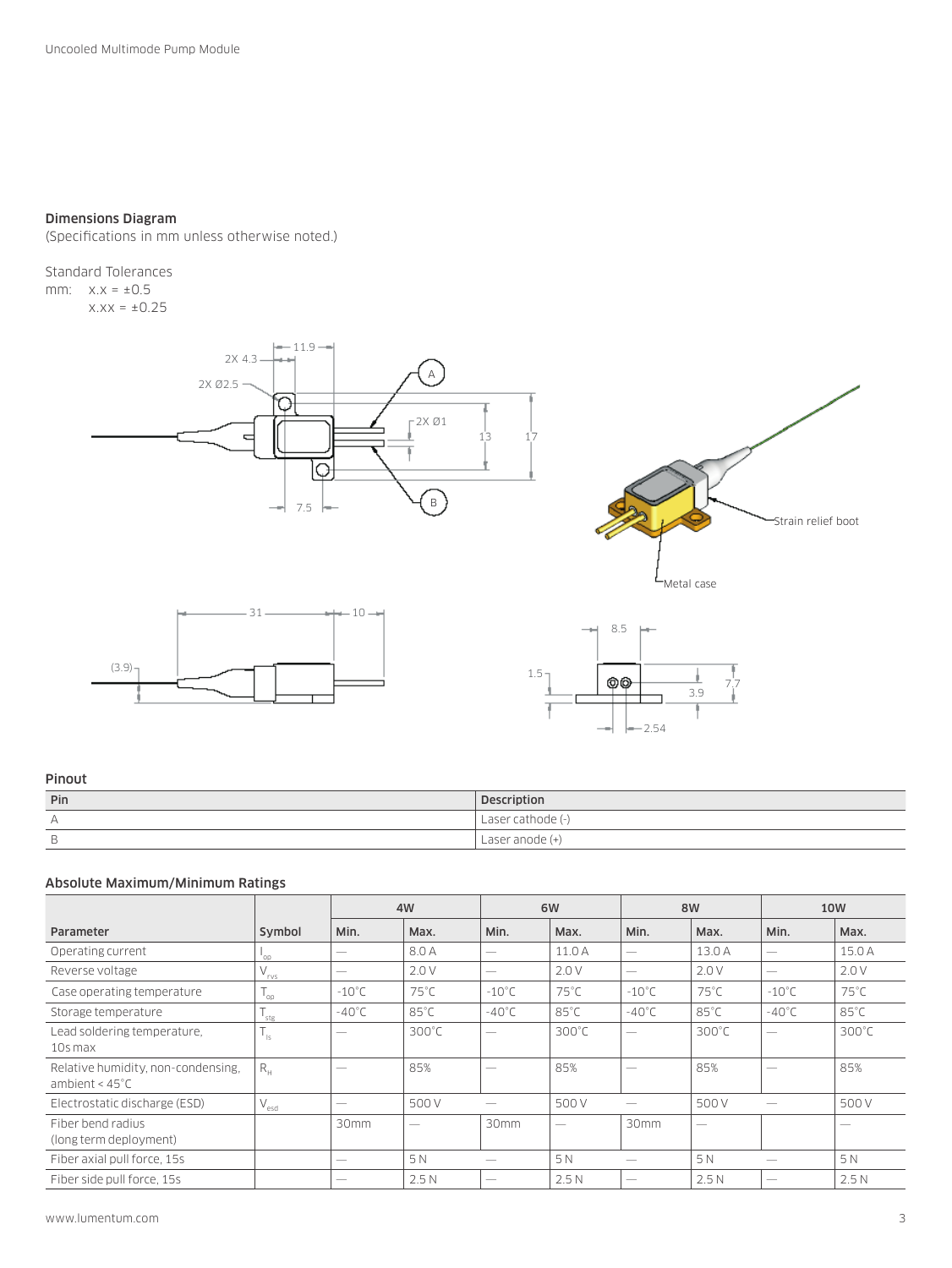### Operating Powers

(Over -5 to 70°C case temperature.)

| Product Code    | Operating Powers P <sub>op</sub> | Maximum I <sub>on</sub> (BOL) at P <sub>on</sub> | Maximum $I_{on}$ (EOL) at $P_{on}$ |
|-----------------|----------------------------------|--------------------------------------------------|------------------------------------|
| 49-3940-4000-B  | 4.0 W                            | 6500 mA                                          | 7200 mA                            |
| 49-1540-6000-B  | 6.0W                             | 9000 mA                                          | 10000 mA                           |
| 49-3940-6000-B  | 6.0W                             | 9100 mA                                          | 10100 mA                           |
| 49-1540-8000-B  | 8.0W                             | 11000 mA                                         | 12200 mA                           |
| 49-3940-8000-B  | 8.0W                             | 11100 mA                                         | 12300 mA                           |
| 49-1540-10000-B | 10.0 W                           | 14400 mA                                         | 15000 mA                           |
| 49-3940-10000-B | 10.0 W                           | 14400 mA                                         | 15000 mA                           |

### Available Wavelength Selection

(Over -5 to 70°C case temperature and rated power.)

| Product Code    | Minimum Wavelength | Maximum Wavelength |
|-----------------|--------------------|--------------------|
| 49-3940-4000-B  | $912 \text{ nm}$   | 961 nm             |
| 49-1540-6000-B  | 891 nm             | 941 nm             |
| 49-3940-6000-B  | $914 \text{ nm}$   | 963 nm             |
| 49-1540-8000-B  | 893 nm             | 943 nm             |
| 49-3940-8000-B  | 916 nm             | 965 nm             |
| 49-1540-10000-B | 895 nm             | 945 nm             |
| 49-3940-10000-B | 918 nm             | 967 nm             |

# Electro-Optical Performance

(Over -5 to 70°C case temperature unless otherwise noted.)

|                                                                             |                                          |                          | 4W                                 |                                    | 6W                              |                          | <b>8W</b>                |                                 |                          | <b>10W</b>                                                                                                                                                                                                                                                                                                                                                                                    |                          |                                               |                          |
|-----------------------------------------------------------------------------|------------------------------------------|--------------------------|------------------------------------|------------------------------------|---------------------------------|--------------------------|--------------------------|---------------------------------|--------------------------|-----------------------------------------------------------------------------------------------------------------------------------------------------------------------------------------------------------------------------------------------------------------------------------------------------------------------------------------------------------------------------------------------|--------------------------|-----------------------------------------------|--------------------------|
| Parameter                                                                   | Symbol                                   | Min.                     | Typ.                               | Max.                               | Min.                            | Typ.                     | Max.                     | Min.                            | Typ.                     | Max.                                                                                                                                                                                                                                                                                                                                                                                          | Min.                     | Typ.                                          | Max.                     |
| Optical power (fiber)                                                       | $P_{o}$                                  | $\overline{\phantom{0}}$ | $\overline{\phantom{0}}$           | 4 W                                | $\frac{1}{2}$                   | $\overline{\phantom{m}}$ | 6W                       | $\overline{\phantom{0}}$        | $\overline{\phantom{a}}$ | 8 W                                                                                                                                                                                                                                                                                                                                                                                           | $\overline{\phantom{0}}$ | $\overline{\phantom{0}}$                      | 10W                      |
| Mean wavelength,<br>$25^{\circ}$ C, P <sub>o</sub>                          | $\lambda$ , 915 nm<br>$\lambda$ , 939 nm | 923 nm                   | $\overline{\phantom{a}}$<br>934 nm | $\overline{\phantom{0}}$<br>945 nm | 902 nm<br>925 nm                | 914 nm<br>936 nm         | 925 nm<br>947 nm         | 904 nm<br>927 nm                | 916 nm<br>938 nm         | 927 nm<br>949 nm                                                                                                                                                                                                                                                                                                                                                                              | 906 nm<br>929 nm         | 918 nm<br>940 nm                              | 929 nm<br>951 nm         |
| Spectral width (90%<br>integrated Power).<br>$25^{\circ}$ C, P <sub>o</sub> | Δλ                                       |                          | 3 <sub>nm</sub>                    | 6 nm                               | $\overline{\phantom{0}}$        | 3 <sub>nm</sub>          | 6 <sub>nm</sub>          | $\hspace{0.1mm}-\hspace{0.1mm}$ | 3 <sub>nm</sub>          | 6 <sub>nm</sub>                                                                                                                                                                                                                                                                                                                                                                               |                          | 3 nm                                          | 6 <sub>nm</sub>          |
| Threshold current.<br>$25^{\circ}$ C, P <sub>n</sub>                        | I <sub>н</sub>                           | $\overline{\phantom{0}}$ | 700 mA                             | 900 mA                             | $\overline{\phantom{0}}$        | 700 mA                   | 900 mA                   | $\overline{\phantom{0}}$        | 700 mA                   | 900 mA                                                                                                                                                                                                                                                                                                                                                                                        | $\overline{\phantom{0}}$ | 700 mA                                        | 950 mA                   |
| Operating current,                                                          | $I_{on}$ 915 nm                          | $\overline{\phantom{0}}$ |                                    | $\overline{\phantom{0}}$           | $\hspace{0.1mm}-\hspace{0.1mm}$ | 6.8A                     | 7.5A                     | $\overline{\phantom{0}}$        | 8.8 A                    | 9.7A                                                                                                                                                                                                                                                                                                                                                                                          | $\overline{\phantom{0}}$ | 11.0 A                                        | 11.7 A                   |
| $25^{\circ}$ C, P <sub>n</sub>                                              | $I_{\text{on}}$ 939 nm                   |                          | 4.5A                               | 5.5A                               | $\overline{\phantom{m}}$        | 6.9A                     | 7.6A                     | $\qquad \qquad$                 | 8.9A                     | 9.8A                                                                                                                                                                                                                                                                                                                                                                                          |                          | 11.0 A                                        | 11.7 A                   |
| Operating current,                                                          | $I_{on}$ 915 nm                          | $\overline{\phantom{0}}$ | $\overline{\phantom{0}}$           | $\overline{\phantom{m}}$           | $\hspace{0.1mm}-\hspace{0.1mm}$ | 7.7A                     | 9.0A                     | $\overline{\phantom{0}}$        | 10.3A                    | 11.0A                                                                                                                                                                                                                                                                                                                                                                                         | $\overline{\phantom{0}}$ | 13.7 A                                        | 14.4 A                   |
| $70^{\circ}$ C, P <sub>a</sub>                                              | $I_{op}$ 939 nm                          | $\overline{\phantom{0}}$ | 5.5A                               | 6.5 A                              | $\overline{\phantom{m}}$        | 7.8 A                    | 9.1A                     | $\overline{\phantom{m}}$        | 10.4A                    | 11.1A                                                                                                                                                                                                                                                                                                                                                                                         | $\overline{\phantom{0}}$ | 13.7 A                                        | 14.4 A                   |
| Forward voltage                                                             | $V_{\epsilon}$                           | $\overline{\phantom{0}}$ | 1.6V                               | 1.95 V                             |                                 | 1.7V                     | 1.95 V                   |                                 | 1.8 V                    | 1.95 V                                                                                                                                                                                                                                                                                                                                                                                        | $\overline{\phantom{0}}$ | 1.89 V                                        | 2.2V                     |
| Series resistance                                                           | $R_{\rm s}$                              |                          | $0.04\Omega$                       |                                    | $\overline{\phantom{0}}$        | $0.04\Omega$             |                          | $\overline{\phantom{0}}$        | $0.04\Omega$             |                                                                                                                                                                                                                                                                                                                                                                                               | $\overline{\phantom{m}}$ | $0.04\Omega$                                  | $\overline{\phantom{0}}$ |
| Recommended case<br>temperature                                             | $T_c$                                    | $-5^{\circ}$ C           | $25^{\circ}$ C                     | 70°C                               | $-5^{\circ}$ C                  | $25^{\circ}$ C           | $70^{\circ}$ C           | $-5^{\circ}$ C                  | $25^{\circ}$ C           | 70°C                                                                                                                                                                                                                                                                                                                                                                                          | $-5^{\circ}$ C           | $25^{\circ}$ C                                | 70°C                     |
| Wavelength shift with<br>temperature                                        | $\triangle\lambda/T$                     | $\overline{\phantom{0}}$ | $0.35$ nm/ $°C$                    |                                    | $\overline{\phantom{m}}$        | $0.35$ nm/ $°C$          |                          | $\overline{\phantom{0}}$        | $0.35$ nm/ $°C$          | $\hspace{1.0cm} \overline{\hspace{1.0cm} \hspace{1.0cm} \hspace{1.0cm} } \hspace{1.0cm} \hspace{1.0cm} \overline{\hspace{1.0cm} \hspace{1.0cm} \hspace{1.0cm} } \hspace{1.0cm} \hspace{1.0cm} \overline{\hspace{1.0cm} \hspace{1.0cm} \hspace{1.0cm} } \hspace{1.0cm} \hspace{1.0cm} \overline{\hspace{1.0cm} \hspace{1.0cm} \hspace{1.0cm} } \hspace{1.0cm} \hspace{1.0cm} \hspace{1.0cm} }$ | $\overline{\phantom{0}}$ | 0.35<br>$nm$ <sup><math>\degree</math>C</sup> |                          |
| Wavelength shift with<br>power exit fiber                                   | $\Delta \lambda / P_{f}$                 | $\overline{\phantom{0}}$ | 1.0 <sub>nm</sub> /W               | $\overline{\phantom{m}}$           | $\hspace{0.1mm}-\hspace{0.1mm}$ | 1.0 <sub>nm</sub> /W     | $\overline{\phantom{0}}$ | $\qquad \qquad$                 | 1.0 <sub>nm</sub> /W     | $\overline{\phantom{m}}$                                                                                                                                                                                                                                                                                                                                                                      | $\qquad \qquad$          | 1.0 <sub>nm</sub> /W                          |                          |

Note: All performance data measured at Po W, 25°C, Beginning of Life (BOL)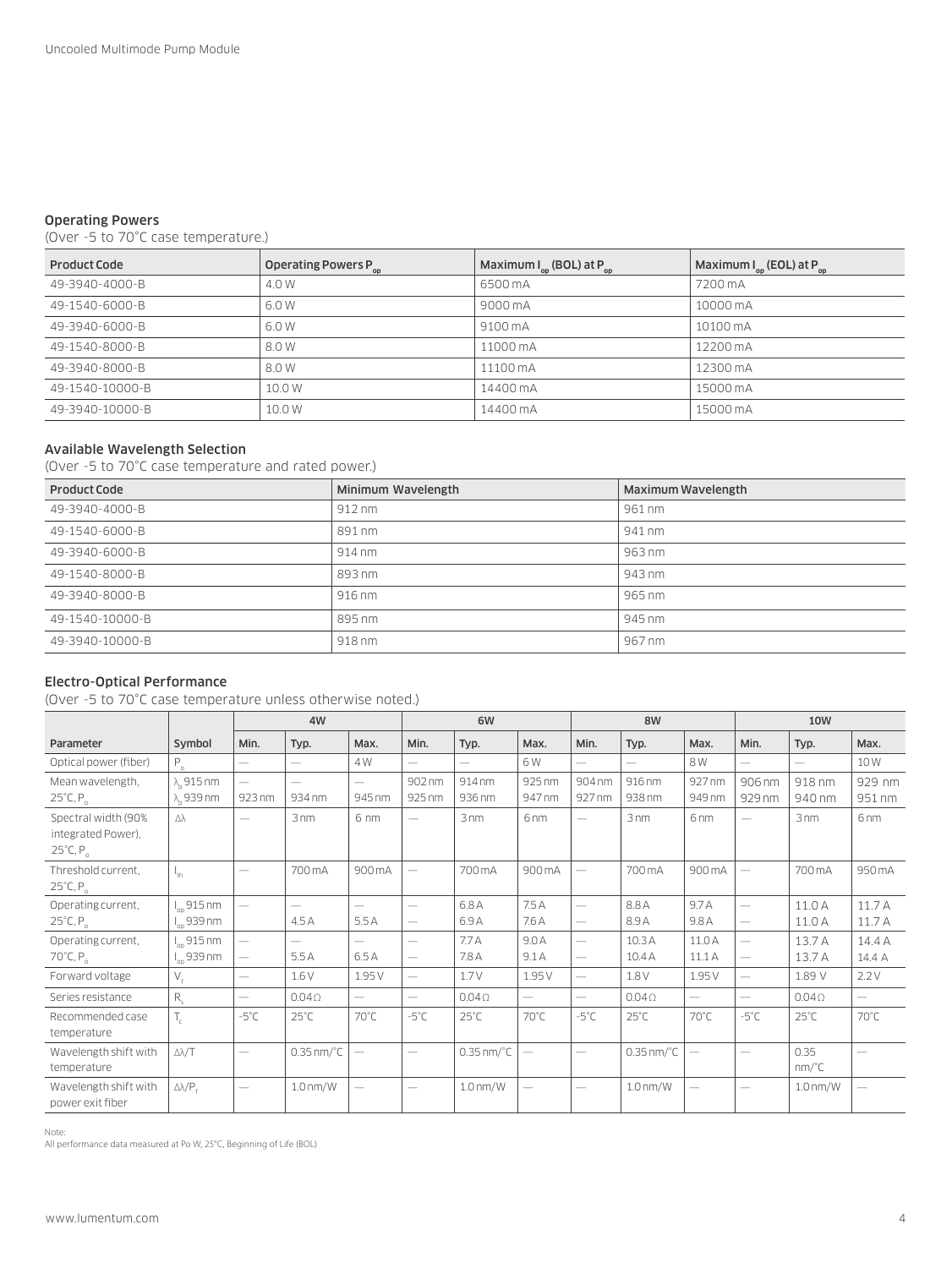#### Fiber Pigtail Properties

| Parameter               | Symbol | Minimum          | <b>Typical</b> | Maximum |
|-------------------------|--------|------------------|----------------|---------|
| Fiber core diameter     | a      |                  | $105 \mu m$    |         |
| Fiber NA                | NА     | 0.20             | 0.22           | 0.24    |
| Fiber cladding diameter | d,     |                  | 125 um         |         |
| Buffer diameter         |        |                  | 250 um         |         |
| Fiber length            |        | 0.9 <sub>m</sub> | 10m            |         |

# Ordering Information

For more information on this or other products and their availability, please contact your local Lumentum account manager or Lumentum directly at customer.service@lumentum.com.

# Sample: 49-3940-6000-B

| <b>Product Code</b> | <b>Description</b>           |
|---------------------|------------------------------|
| 49-3940-4000-B      | 912 to 961 nm, 4 W, 0.22 NA  |
| 49-1540-6000-B      | 891 to 941 nm, 6 W, 0.22 NA  |
| 49-3940-6000-B      | 914 to 963 nm, 6 W, 0.22 NA  |
| 49-1540-8000-B      | 893 to 943 nm, 8 W, 0.22 NA  |
| 49-3940-8000-B      | 916 to 965 nm, 8 W, 0.22 NA  |
| 49-1540-10000-B     | 895 to 945 nm, 10 W, 0.22 NA |
| 49-3940-10000-B     | 918 to 967 nm, 10 W, 0.22 NA |

#### User Safety

#### *Safety and Operating Considerations*

The laser light emitted from this laser diode is invisible and may be harmful to the human eye. Avoid looking directly into the laser diode or into the collimated beam along its optical axis when the device is in operation.

CAUTION: THE USE OF OPTICAL INSTRUMENTS WITH THIS PRODUCT WILL INCREASE EYE HAZARD.

Operating the laser diode outside of its maximum ratings may cause device failure or a safety hazard. Power supplies used with the component must be employed such that the maximum peak optical power cannot be exceeded. CW laser diodes may be damaged by excessive drive current or switching transients. When power supplies are used, the laser diode should be connected with the main power on and the output voltage at zero. The current should be increased slowly while the laser diode output power and the drive current are monitored.

Device degradation accelerates with increased temperature, and therefore careful attention to minimizing the case temperature is advised. For example, life expectancy will decrease by a factor of four if the case is operated at 50°C rather than 30°C.

A proper heatsink for the laser diode on a thermal radiator will greatly enhance laser life. Firmly mount the laser on a radiator with a thermal impedance of less than 0.5°C/W for increased reliability.

ESD PROTECTION - Electrostatic discharge is the primary cause of unexpected laser diode failure. Take extreme precaution to prevent ESD. Use wrist straps, grounded work surfaces, and rigorous antistatic techniques when handling laser diodes.